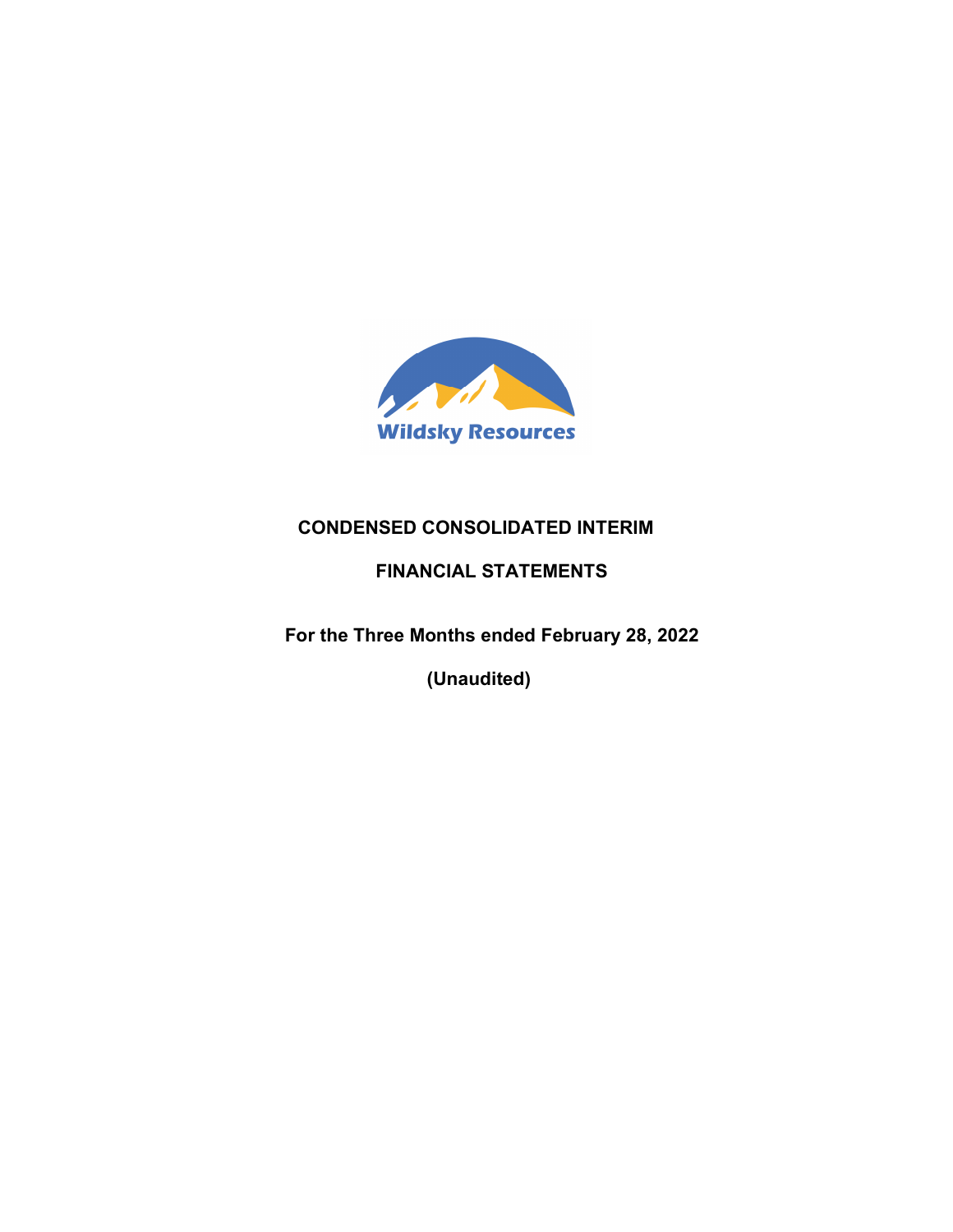# **Notice of No Auditor Review**

In accordance with National Instrument 51-102, Part 4, subsection 4.3(3)(a), the Company discloses that the unaudited condensed consolidated interim financial statements, and accompanying notes thereto, for the three months ended February 28, 2022 have been prepared by and are the responsibility of the Company's management. They have been reviewed and approved by the Company's Audit Committee and the Board of Directors.

The Company's independent auditor has not performed a review of these unaudited condensed consolidated interim financial statements in accordance with standards established by the Chartered Professional Accountants of Canada.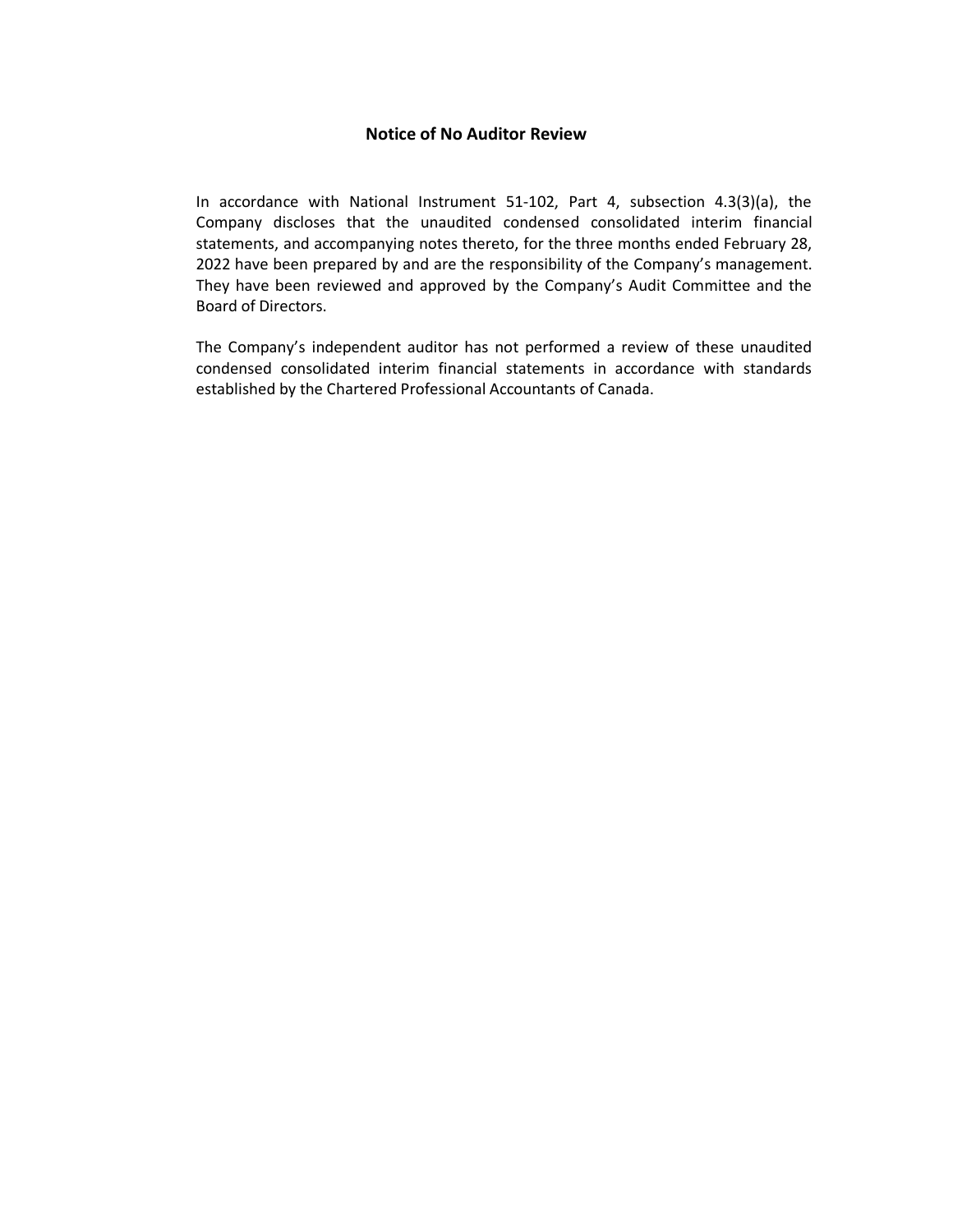# **WILDSKY RESOURCES INC.**  CONDENSED CONSOLIDATED INTERIM STATEMENTS OF FINANCIAL POSITION (Unaudited – Prepared by Management) (Expressed in Canadian dollars) AS AT

|                                                                         | <b>Notes</b>   | February 28,<br>2022 | November 30,<br>2021       |
|-------------------------------------------------------------------------|----------------|----------------------|----------------------------|
| <b>ASSETS</b>                                                           |                |                      |                            |
| <b>Current</b>                                                          |                |                      |                            |
| Cash                                                                    |                | \$<br>1,305,946      | 1,367,438<br><sup>S</sup>  |
| Receivables                                                             |                | 3,290                | 3,784                      |
| Investments                                                             | 5              | 11,645,510           | 8,331,200                  |
| Prepaid expenses                                                        |                | 49,367               | 4,375                      |
| <b>Total current assets</b>                                             |                | 13,004,113           | 9,706,797                  |
| Property, plant and equipment                                           | 3              | 32,910               | 38,355                     |
| <b>Exploration and evaluation assets</b>                                | $\overline{4}$ | 165,989              | 161,141                    |
|                                                                         |                |                      |                            |
| <b>Total assets</b>                                                     |                | 13,203,012<br>\$     | 9,906,293<br><sup>\$</sup> |
| <b>LIABILITIES AND SHAREHOLDERS' EQUITY</b>                             |                |                      |                            |
| <b>Current</b>                                                          |                |                      |                            |
| Accounts payable and accrued liabilities                                |                | \$<br>30,394         | <sup>\$</sup><br>118,662   |
| Due to related parties                                                  | 9              | 37,877               | 163,185                    |
| Convertible debentures                                                  | $\overline{7}$ | 212,591              | 201,208                    |
| <b>Total current liabilities</b>                                        |                | 280,862              | 483,055                    |
| Shareholders' equity                                                    |                |                      |                            |
| Share capital                                                           | 8              | 54, 104, 351         | 54, 104, 351               |
| Share-based payments reserve                                            | $\,$ 8 $\,$    | 10,324,173           | 10,163,462                 |
| Equity components of convertible debentures                             | 7              | 24,000               | 24,000                     |
| Deficit                                                                 |                | (51, 530, 374)       | (54,868,575)               |
| Total shareholders' equity                                              |                | 12,922,150           | 9,423,238                  |
| Total liabilities and shareholders' equity                              |                | 13,203,012<br>S      | 9,906,293<br>\$            |
| Nature of operations and going concern (Note 1)                         |                |                      |                            |
| $\Omega$ . Let $\Omega$ if $\Omega$ if $\Omega$ is $\Omega$ is a set in |                |                      |                            |

**On behalf of the Board:** 

*"Wilson Jin"* Director *"John Anderson"* Director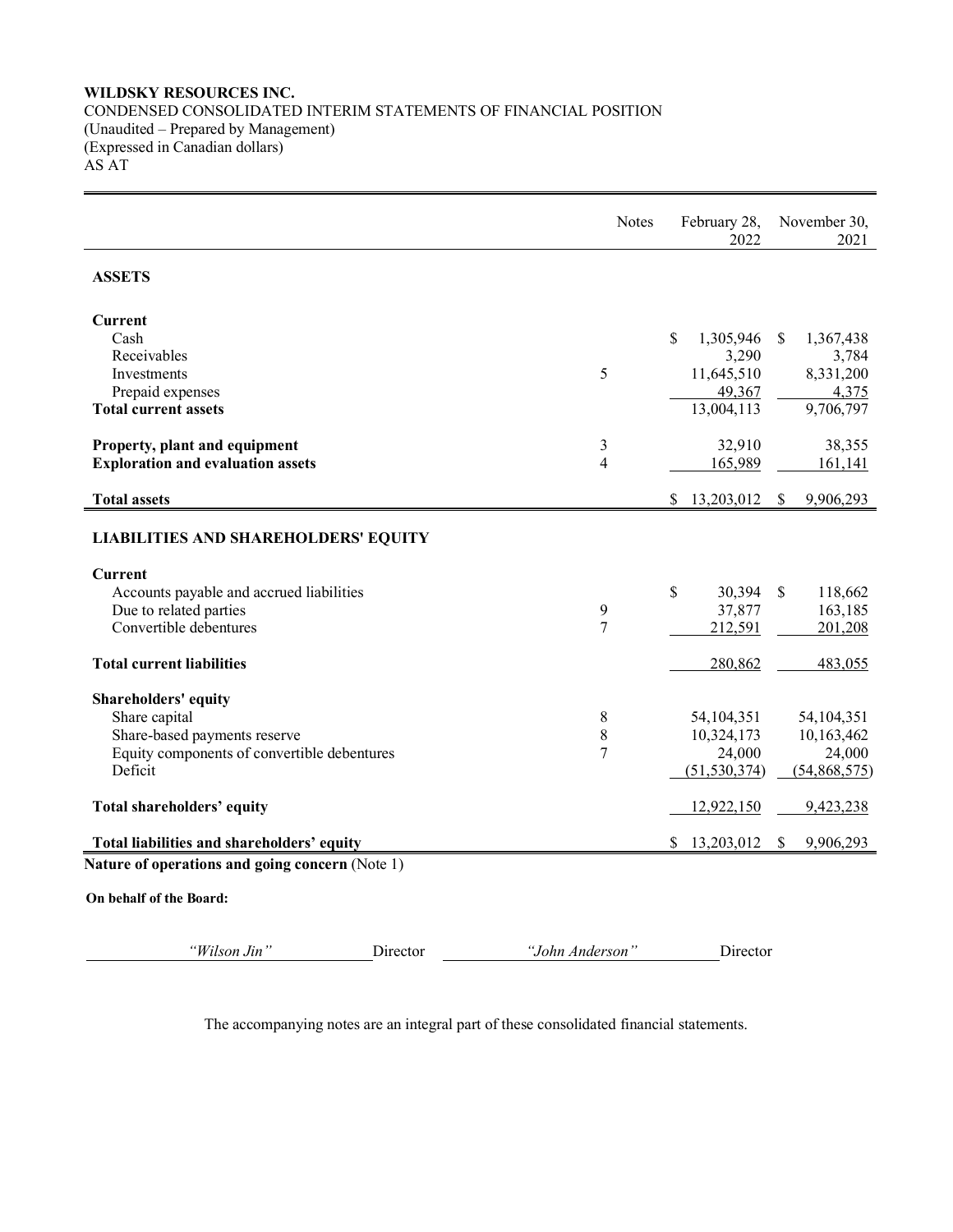# **WILDSKY RESOURCES INC.**  CONDENSED CONSOLIDATED INTERIM STATEMENTS OF LOSS AND COMPREHENSIVE LOSS (Unaudited – Prepared by Management) (Expressed in Canadian dollars)

|                                                                   | Three Months<br>Ended<br>February 28,<br>2022 | Three Months<br>Ended<br>February 28,<br>2021 |
|-------------------------------------------------------------------|-----------------------------------------------|-----------------------------------------------|
| <b>EXPENSES</b>                                                   |                                               |                                               |
| Accretion of interest (Note 7)                                    | \$<br>11,383                                  | \$<br>32,032                                  |
| Amortization (Note 4)                                             | 5,445                                         | 2,836                                         |
| Director fees (Note 9)                                            | 3,000                                         | 4,000                                         |
| Filing and transfer agent                                         | 1,007                                         | 8,107                                         |
| Management fees (Note 9)                                          | 54,000                                        | 46,000                                        |
| Professional fees                                                 | 2,080                                         | 11,008                                        |
| Project investigation                                             | 199,358                                       |                                               |
| Rent and office expenses                                          | 5,533                                         | 4,688                                         |
| Salary and benefit                                                | 5,301                                         | 10,766                                        |
| Share-based compensation (Notes 8 and 9)                          | 160,711                                       |                                               |
| Shareholder relations                                             | 449                                           | 2,829                                         |
| Travel                                                            | 3,658                                         |                                               |
| <b>Total expenses</b>                                             | (451, 925)                                    | (122, 266)                                    |
| Fair value adjustment on investments (Note 5)                     | 3,620,023                                     |                                               |
| Interest income                                                   | 542                                           |                                               |
| Gain on disposal of investment (Note 5)                           | 169,561                                       |                                               |
| Share of loss on equity investment (Note 6)                       |                                               | (141, 111)                                    |
|                                                                   | 3,790,126                                     | (141, 111)                                    |
| Income (loss) and comprehensive income (loss)<br>for the period   | 3,338,201                                     | (263, 377)                                    |
| Basic income (loss) per common share                              | \$<br>0.13                                    | \$<br>(0.02)                                  |
| Weighted average number of common<br>shares outstanding - Basic   | 25,759,813                                    | 16,084,257                                    |
| Diluted income (loss) per common share                            | \$<br>0.10                                    | $\mathbb{S}$<br>(0.02)                        |
| Weighted average number of common<br>shares outstanding - Diluted | 31,109,813                                    | 16,084,257                                    |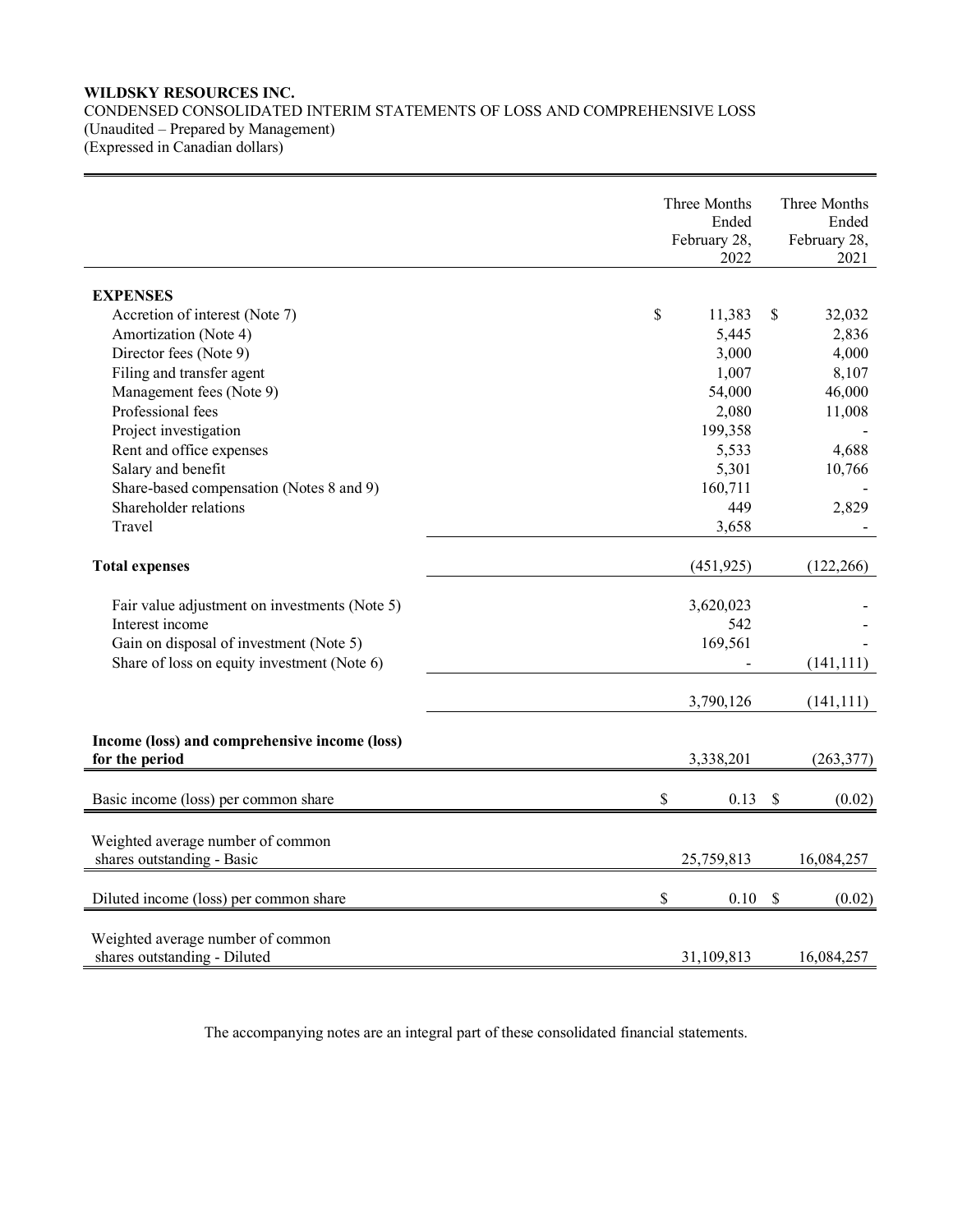# **WILDSKY RESOURCES INC.**  CONDENSED CONSOLIDATED INTERIM STATEMENTS OF CASH FLOWS (Unaudited – Prepared by Management)

(Expressed in Canadian dollars)

|                                                                                                                                                  | Three Months<br>Ended<br>February 28,<br>2022 | Three Months<br>Ended<br>February 28,<br>2021 |
|--------------------------------------------------------------------------------------------------------------------------------------------------|-----------------------------------------------|-----------------------------------------------|
| CASH FLOWS FROM OPERATING ACTIVITIES<br>Net loss for the period<br>Items not affecting cash:                                                     | \$<br>3,338,201                               | \$<br>(263, 377)                              |
| Accretion of asset retirement obligation<br>Accretion of interest                                                                                | 11,383                                        | 32,032                                        |
| Amortization<br>Fair value adjustment on investment<br>Gain on disposal of investment                                                            | 5,445<br>(3,620,023)<br>(169, 561)            | 2,836                                         |
| Share-based compensation<br>Share of loss on equity investment<br>Changes in non-cash working capital items:                                     | 160,711                                       | 141,111                                       |
| Other receivables and prepaids<br>Accounts payable and accrued liabilities                                                                       | (44, 498)<br>(88, 268)                        | 6,410<br>15,216                               |
| Due to related parties<br>Net cash used in operating activities                                                                                  | (125,308)<br>(531, 918)                       | (1,036)<br>(66, 808)                          |
| <b>CASH FLOWS FROM INVESTING ACTIVITIES</b><br>Exploration and evaluation expenditure<br>Proceeds from disposal of investment<br>Restricted cash | (4,848)<br>475,274                            | (146,020)<br>800,000                          |
| Net cash used in investing activities                                                                                                            | 470,426                                       | 653,980                                       |
| CASH FLOWS FROM FINANCING ACTIVITIES<br>Share issuance costs                                                                                     |                                               | (6,450)                                       |
| Net cash used in investing activities                                                                                                            |                                               | (6, 450)                                      |
| Change in cash during the period                                                                                                                 | (61, 492)                                     | 580,722                                       |
| Cash, beginning of period                                                                                                                        | 1,367,438                                     | 35,323                                        |
| Cash, end of period                                                                                                                              | \$<br>1,305,946                               | \$<br>616,045                                 |

# **Supplemental disclosures with respect to cash flows** (Note 13)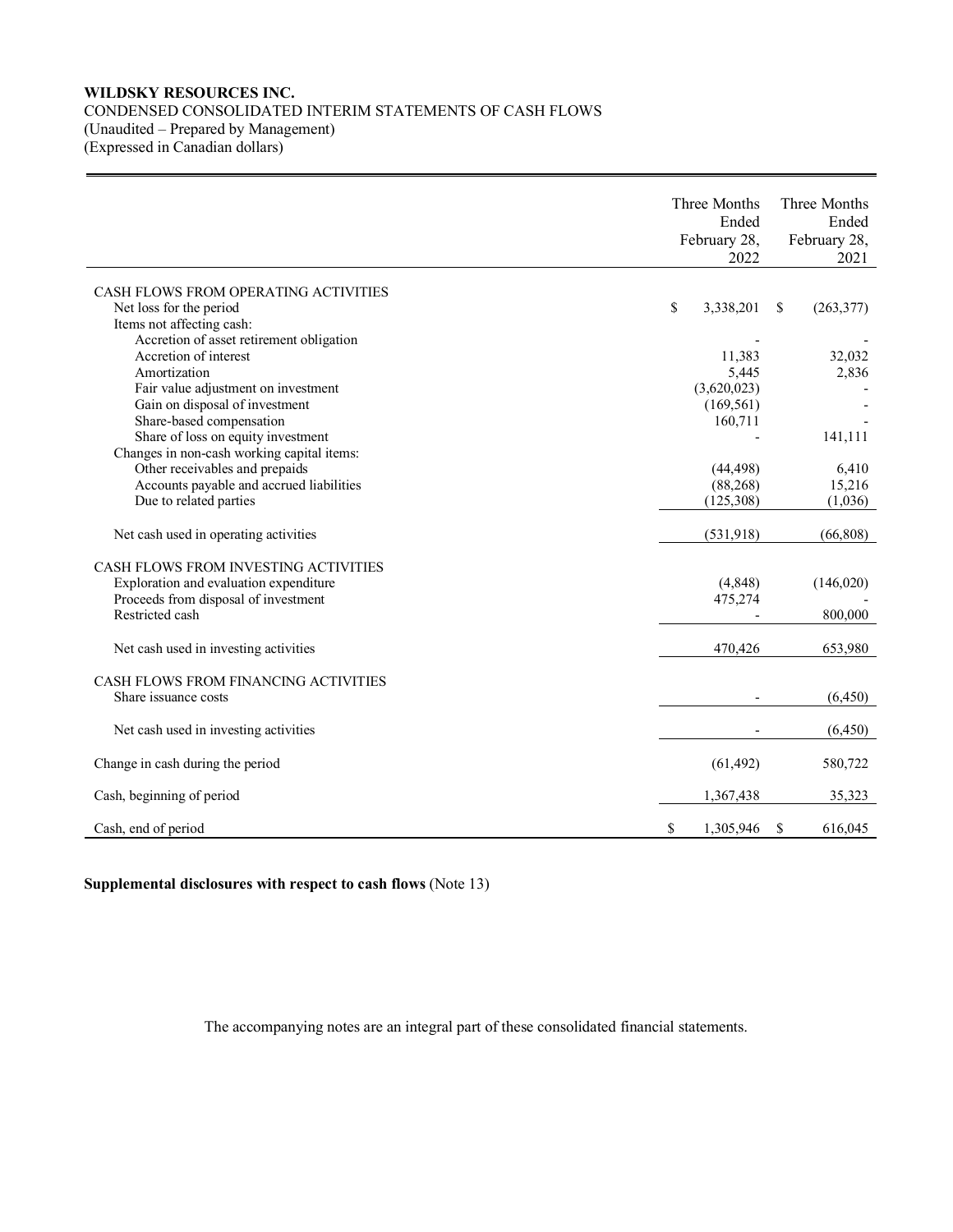# **WILDSKY RESOURCES INC.**  CONSOLIDATED STATEMENTS OF CHANGES IN SHAREHOLDERS' EQUITY (Expressed in Canadian dollars)

|                                                                                                                                               | Share Capital            |    |                     |               |                                                 |                                    |               |                                                     |                      |    |                                          |
|-----------------------------------------------------------------------------------------------------------------------------------------------|--------------------------|----|---------------------|---------------|-------------------------------------------------|------------------------------------|---------------|-----------------------------------------------------|----------------------|----|------------------------------------------|
|                                                                                                                                               | Number                   |    | Amount              |               | Share<br>subscription<br>received in<br>advance | Share-Based<br>Payments<br>Reserve |               | Equity<br>component of<br>convertible<br>debentures | Deficit              |    | Total                                    |
| Balance, November 30, 2020                                                                                                                    | 14,839,813               | S  | 52,983,761          | S             | 800,000                                         | \$<br>10,072,391                   | <sup>\$</sup> | 94,727                                              | \$<br>(55, 724, 776) | -S | 8,226,103                                |
| Shares issued for cash<br>Share issuance costs<br>Net loss for the period                                                                     | 8,000,000                |    | 800,000<br>(6, 450) |               | (800,000)                                       |                                    |               |                                                     | (263, 377)           |    | (6, 450)<br>(263, 377)                   |
| Balance, February 28, 2021                                                                                                                    | 22,839,813               |    | 53,777,311          |               |                                                 | 10,072,391                         |               | 94,727                                              | (55,988,153)         |    | 7,956,276                                |
| Equity component of<br>convertible debentures<br>Conversion of convertible debenture<br>Share-based compensation<br>Net income for the period | 2,920,000                |    | 327,040             |               |                                                 | 91,071                             |               | (35,687)<br>(35,040)                                | 59,687<br>1,059,891  |    | 24,000<br>292,000<br>91,071<br>1,059,891 |
| Balance, November 30, 2021                                                                                                                    | 25,759,813               |    | 54, 104, 351        |               |                                                 | 10,163,462                         |               | 24,000                                              | (54,868,575)         |    | 9,423,238                                |
| Share-based compensation<br>Net income for the period                                                                                         | $\overline{\phantom{a}}$ |    |                     |               |                                                 | 160,711                            |               |                                                     | 3,338,201            |    | 160,711<br>3,338,201                     |
| Balance, February 28, 2022                                                                                                                    | 25,759,813               | \$ | 54, 104, 351        | <sup>\$</sup> |                                                 | \$<br>10,324,173                   | S             | 24,000                                              | \$<br>(51, 530, 374) | -S | 12,922,150                               |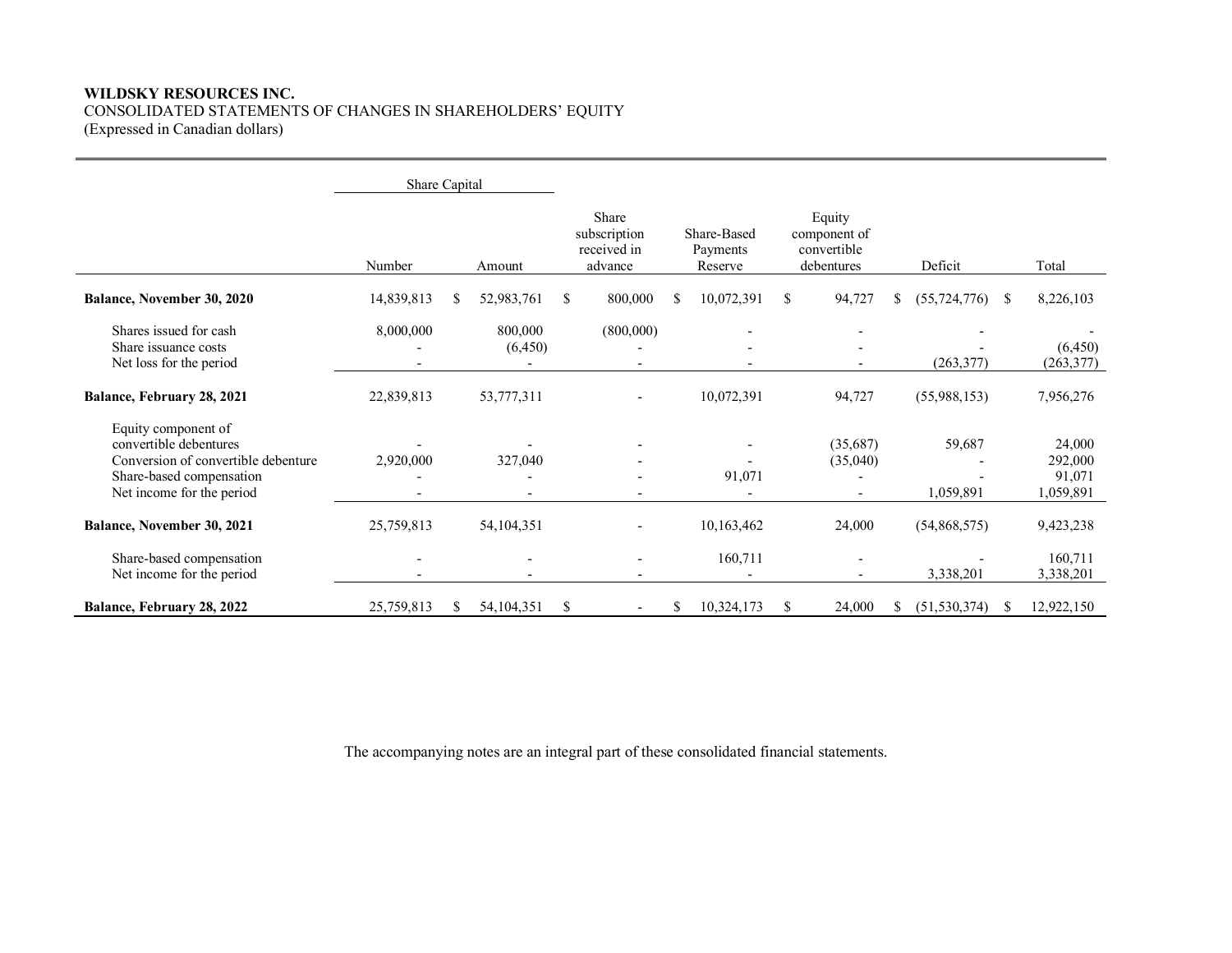# **1. NATURE OF OPERATIONS AND GOING CONCERN**

Wildsky Resources Inc. ("Wildsky" or the "Company") was incorporated in January 2006 under the laws of British Columbia, Canada. The Company's registered office is Suite 890 – 580 Hornby Street, Vancouver, British Columbia, Canada. Wildsky is listed on the TSX Venture Exchange under the trading symbol "WSK". The Company and its subsidiary are in the business of acquisition, exploration and development of mineral properties.

These consolidated financial statements have been prepared on a going concern basis which assumes that the Company will be able to continue its operations for the foreseeable future and meet its obligations and commitments in the normal course of business. As the Company is in the exploration stage, no revenue has been generated to date. At February 28, 2022, the Company had cash of \$1,305,946 (November 30, 2021 - \$1,367,438), a working capital of \$12,723,251 (November 30, 2021 –\$9,223,742) and a deficit of \$51,530,374 (November 30, 2021 - \$54,868,575). Management has assessed that this working capital is sufficient for the Company to continue as a going concern beyond one year. If the going concern assumption were not appropriate for these financial statements, it could be necessary to restate the Company's assets and liabilities on a liquidation basis.

These consolidated financial statements do not reflect the adjustments to the carrying values of the assets and liabilities, the reported expenses and the statements of financial position classifications that would be necessary should the Company be unable to continue as a going concern. Such adjustments could be material.

## **2. SIGNIFICANT ACCOUNTING POLICIES**

#### **Statement of compliance**

These condensed consolidated interim financial statements have been prepared in accordance with International Financial Reporting Standards ("IFRS") as issued by the International Accounting Standards Board ("IASB") and comply with IAS 34 Interim Financial Reporting. These financial statements should be read in conjunction with the Company's audited consolidated financial statements for the year ended November 30, 2021.

These financial statements were approved and authorized for issue by the Board of Directors on April 1, 2022.

### **Basis of presentation**

These consolidated financial statements have been prepared on a historical cost basis, except for financial instruments measured at fair value. In addition, these consolidated financial statements have been prepared using the accrual basis of accounting, except for cash flow information.

### **Basis of consolidation**

These consolidated financial statements include the balances and results of the Company and those entities over which the Company exercises control:

|                       |                      |                           | <b>Direct or Indirect</b><br>Ownership |                             |
|-----------------------|----------------------|---------------------------|----------------------------------------|-----------------------------|
| Subsidiary            | <b>Jurisdiction</b>  | <b>Nature of business</b> | <b>February</b><br>28, 2022            | <b>November</b><br>30, 2021 |
| 1248120 BC Ltd.       | BC, Canada           | Inactive                  | $100\%$                                | 100%                        |
| 1187935 BC Ltd.       | BC, Canada           | Holding Company           | 100%                                   | 100%                        |
| Zijin Midas (Nigeria) | The Federal Republic | Holding Company           | 100%                                   | 100%                        |
| Limited               | of Nigeria           |                           |                                        |                             |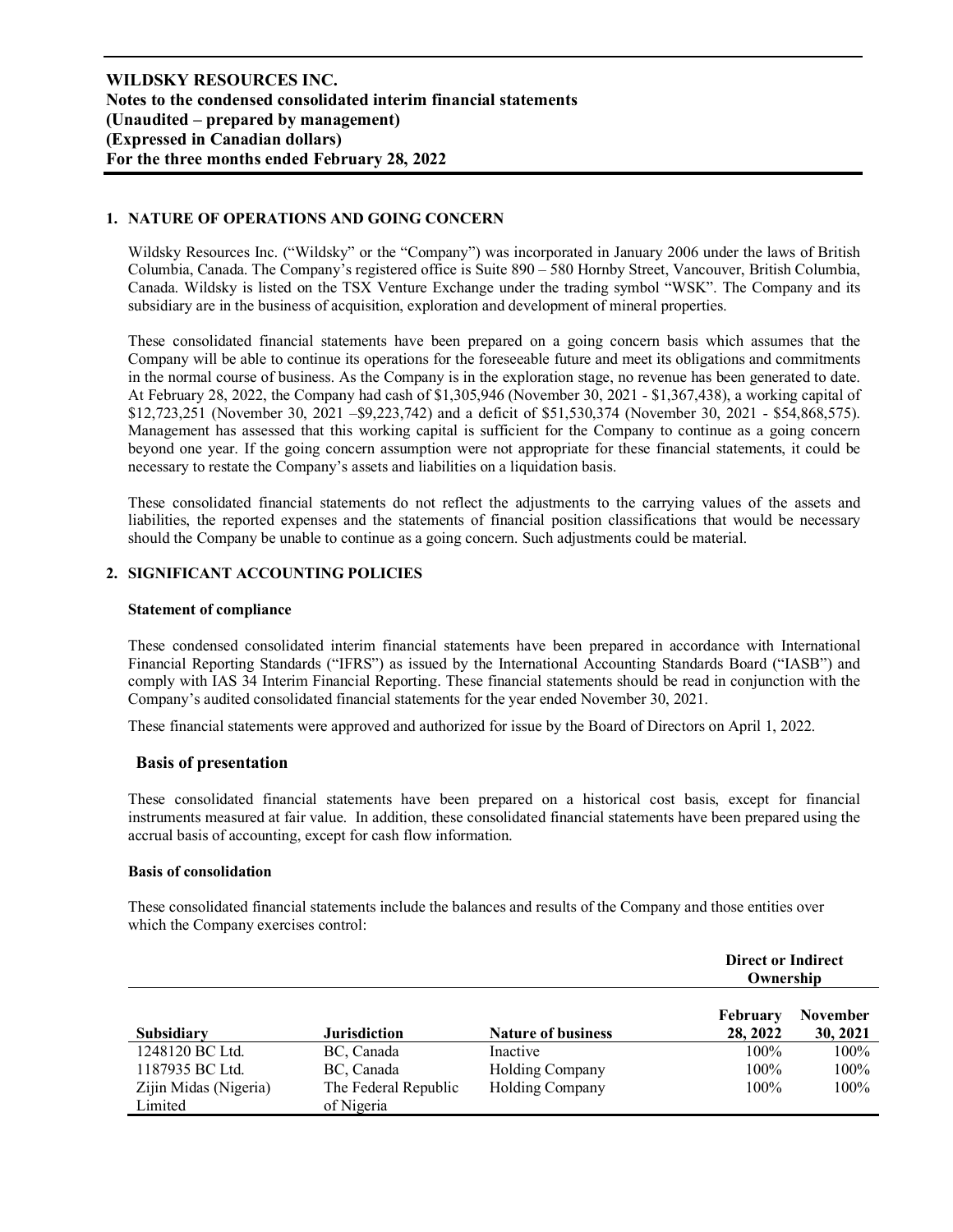# **2. SIGNIFICANT ACCOUNTING POLICIES** *(cont'd…)*

### **Basis of consolidation** *(cont'd…)*

The Company consolidates these subsidiaries on the basis that it controls these subsidiaries. Control is defined as the exposure, or rights, to variable returns from involvement with an investee and the ability to affect those returns through power over the investee. All intercompany transactions and balances have been eliminated on consolidation.

### **Management judgments and estimates**

The preparation of these consolidated financial statements in accordance with IFRS requires management use of estimates, assumptions and judgment that impact the Company's reported financial results. These estimates are based on past experiences and expectations of future events. Uncertainty on these judgments could result in material differences of the carrying amounts in the Company's financial position.

The key judgments and estimates that affect the consolidated financial statements are:

### *Impairment of exploration and evaluation assets (E&E assets)*

The Company carries out an impairment assessment on its E&E assets when circumstances indicate their carrying values may exceed their recoverable amounts. The process of determining the impairment involves significant judgment and estimation on the recoverability of the E&E assets as it relies on both an interpretation of geological and technical data as well as market conditions including commodity prices, investor sentiment and global financing. As new information comes up, the recoverable amounts of the assets and the impairment loss may differ from these judgments and estimates.

### *Impairment of property, plant and equipment*

The Company carries out an impairment assessment on its property, plant and equipment when circumstances indicate their carrying values may exceed their recoverable amounts. The process of determining the impairment involves significant judgment and estimation on the recoverability of the carrying value of the property, plant and equipment, which is impacted by factors such as the condition of and demand for such assets. Therefore, actual recoverable amounts of the assets and the impairment loss may differ from these judgments and estimates.

#### **New, amended and future accounting pronouncements**

Accounting standards and amendments to existing accounting standards that have been issued but have future effective dates are either not applicable or are not expected to have a significant impact on the Company's financial statements.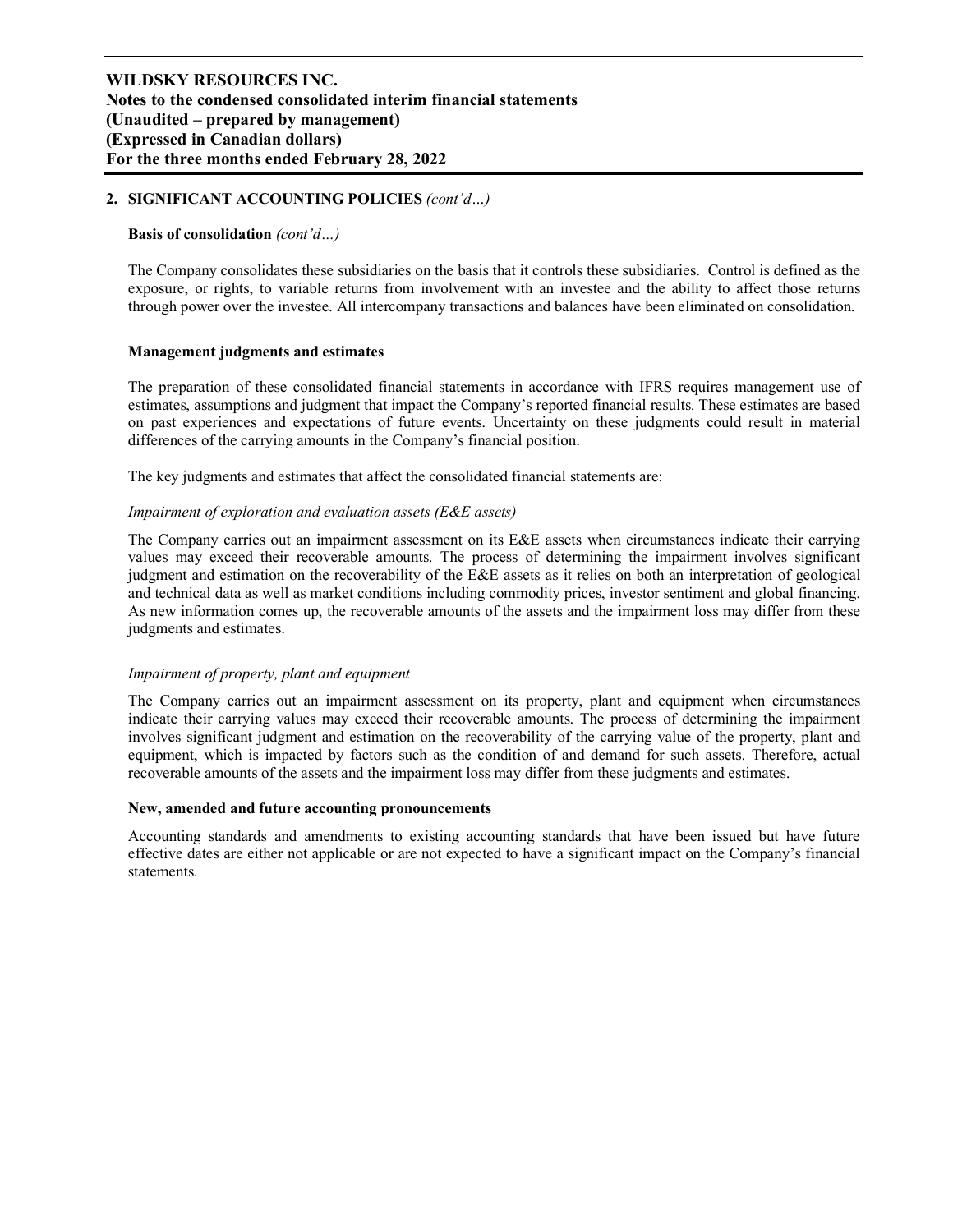# **3. PROPERTY, PLANT AND EQUIPMENT**

|                                   |    | <b>Computers</b> |     | Geological<br>equipment |    | Total    |
|-----------------------------------|----|------------------|-----|-------------------------|----|----------|
| Cost                              |    |                  |     |                         |    |          |
| <b>Balance, November 30, 2020</b> | S  | 3,072            | \$. | 30,961                  |    | \$34,033 |
| Additions                         |    | 3,393            |     | 31,000                  |    | 34,393   |
| <b>Balance, November 30, 2021</b> |    | 6,465            |     | 61,961                  |    | 68,426   |
| Additions                         |    |                  |     |                         |    |          |
| Balance, February 28, 2022        | S  | 6,465            | \$  | 61,961                  | \$ | 68,426   |
|                                   |    |                  |     |                         |    |          |
| <b>Accumulated amortization</b>   |    |                  |     |                         |    |          |
| <b>Balance, November 30, 2020</b> | \$ | 2,645            | \$  | 10,321                  | \$ | 12,966   |
| Additions                         |    | 757              |     | 16,348                  |    | 17,105   |
| <b>Balance, November 30, 2021</b> |    | 3,402            |     | 26,669                  |    | 30,071   |
| Additions                         |    | 283              |     | 5,162                   |    | 5,445    |
| Balance, February 28, 2022        | \$ | 3,684            | \$  | 31,831                  | \$ | 35,516   |
|                                   |    |                  |     |                         |    |          |
| At November 30, 2021              | \$ | 3,063            | S   | 35,292                  | S  | 38,355   |
| At February 28, 2022              | \$ | 2,780            | \$  | 30,130                  | \$ | 32,910   |

# **4. EXPLORATION AND EVALUATION ASSETS**

|                                         |   | <b>Nasarawa</b><br><b>Property</b><br>(Nigeria) | <b>Tsorena</b><br><b>Property</b><br>(Ethiopia) | <b>Total</b> |
|-----------------------------------------|---|-------------------------------------------------|-------------------------------------------------|--------------|
| Balance, November 30, 2020              |   |                                                 |                                                 |              |
| Acquisition costs                       |   | 122,496                                         | 66,475                                          | 188,971      |
| License maintenance                     |   | 23,824                                          |                                                 | 23,824       |
| Write-off of exploration and evaluation |   |                                                 |                                                 |              |
| assets                                  |   | (51, 354)                                       |                                                 | (51, 354)    |
| Balance, November 30, 2021              |   | 94,666                                          | 66,475                                          | 161,141      |
| Permit application                      |   | 4,848                                           |                                                 | 4,848        |
| Balance, February 28, 2022              | S | 99,514                                          | 66,475                                          | 165,989      |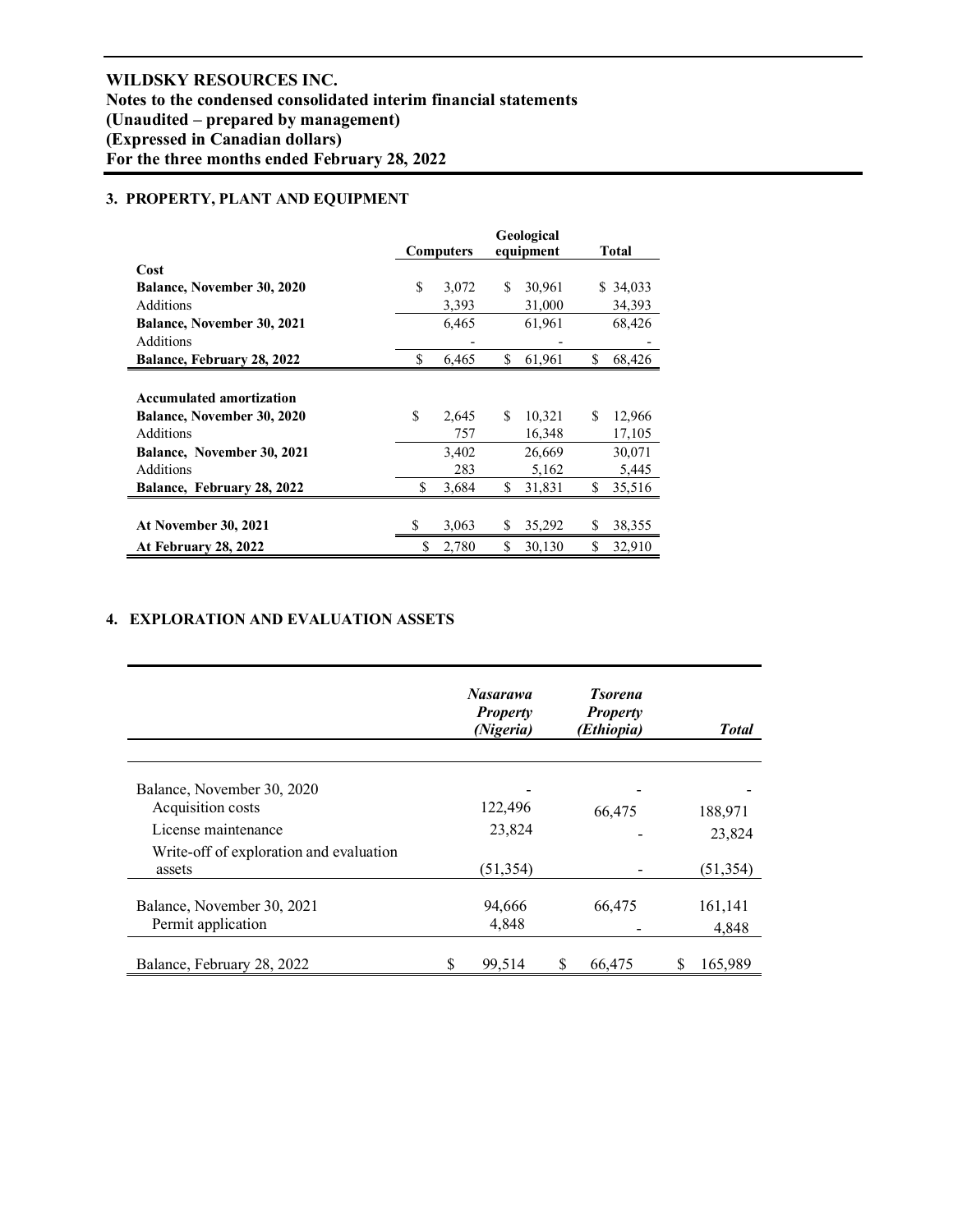# **4. EXPLORATION AND EVALUATION ASSETS** *(cont'd…)*

## **Nasarawa Property (the Federal Republic of Nigeria)**

In December 2020, the Company received approval from the TSX-V for its acquisition of 1187935 BC Limited  $($ "1187935 BC"). 1187935 BC legally and beneficially owns 9,900,000 ordinary shares (out of 10,000,000 ordinary shares issued and outstanding, the "Shares") of Zijin Midas Nigeria Limited ("ZMNL"), a private company incorporated in the Federal Republic of Nigeria. The remaining 100,000 shares of ZMNL are held by an individual in trust for the Company.

Pursuant to a Share Purchase Agreement (the Agreement) with 1187395 BC dated December 5, 2019, the Company paid cash consideration of US\$96,000 (\$122,496). On December 15, 2020, the Company obtained a 100% interest in 1187935 BC.

The purchase of 1187395 BC and its subsidiary, ZMNL, are considered an acquisition of exploration and evaluation assets as 1187935 BC and ZMNL had no other assets other than the ten Exploration Licenses (the "EL's") in Nigeria held by ZMNL, three of the EL's pertain to niobium-tantalum ("Nb-Ta") exploration (each being a "Nb-Ta EL"), and the remaining seven EL's are for gold and lead-zinc exploration (each being a "Au-Pb EL"). As a result, the total consideration paid (US\$96,000 (\$122,496)) was allocated to the Nasarawa Property acquisition costs.

During the year ended November 30, 2021, the Company decided not to renew the seven Au-Pb ELs when it came due in October 2021. As a result, the Company wrote off \$51,354 of acquisition costs and license maintenance fees related to the seven Au-Pb ELs.

# **Tsorena Property (the Federal Democratic Republic of Ethiopia)**

On July 8, 2021, the Company was issued Exploration License #00570, which convers an area about 395.64 km², located in Tigray National Regional State, Central Zone, Enticho Woreda, Ethiopia. The Tsorena Property focuses on gold and base metal exploration.

The Company paid \$66,475 (US\$52,905) for license application, data and document purchase.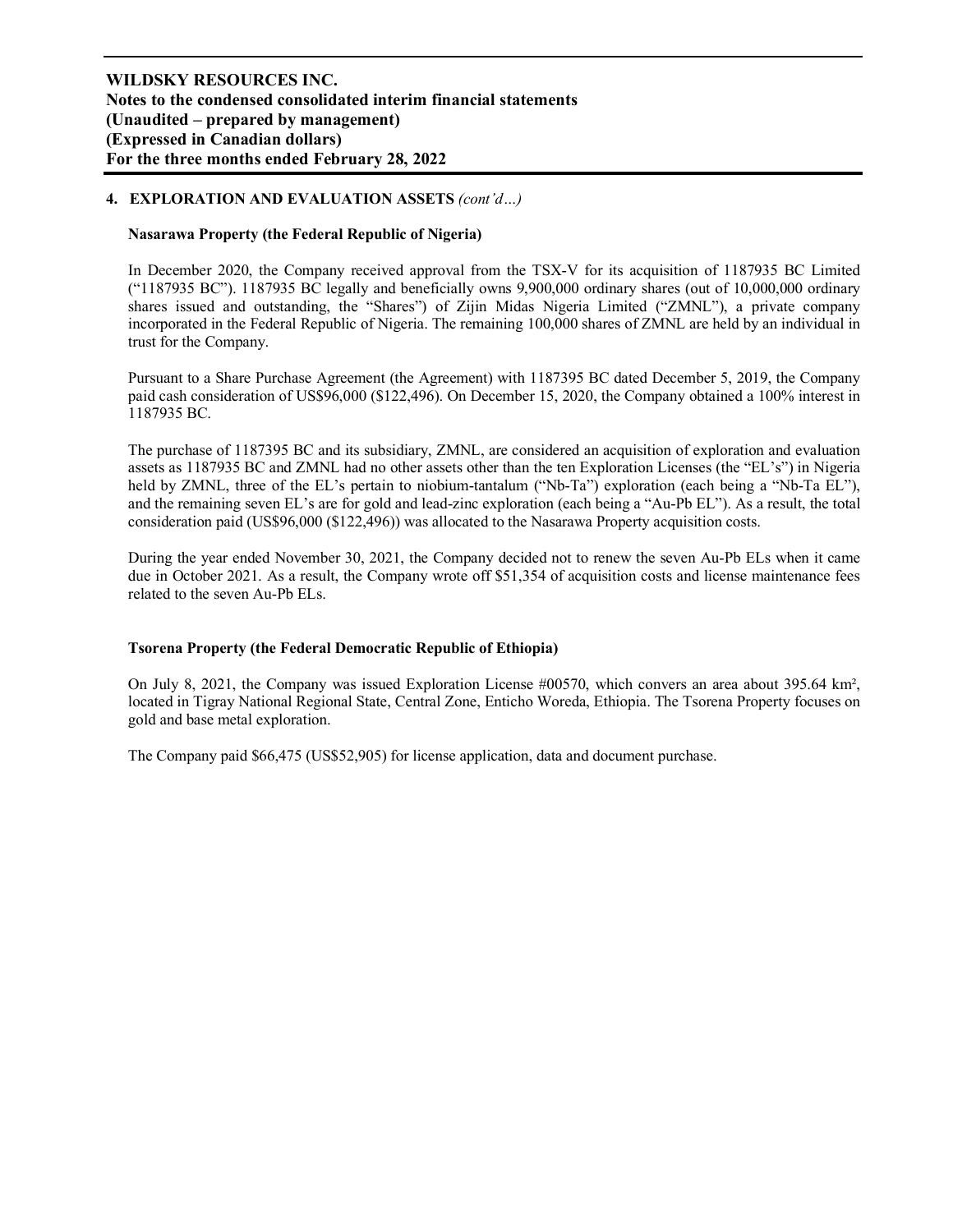## **5. INVESTMENTS ACCOUNTED UNDER FVTPL**

Pursuant to the Cassiar Project Option Agreement (Note 5), during fiscal years 2019 and 2020, the Company received a total of 11,640,000 common shares (the "Payment Shares") (valued at \$5,790,900) in the capital of Margaux.

On October 2, 2020, upon receiving the last tranche of Margaux Payment Shares, the Company holds 11,640,000 common shares of Margaux, representing 25.98% of the total issued and outstanding shares of Margaux. Before October 2, 2020, the Company held less than a 20% interest in Margaux. The investment in Margaux was measured as financial assets at fair value through profit or loss.

In November 2021, the Company sold 1,480,000 of its Margaux shares for gross proceeds of \$1,179,891 (with cost of \$736,300); as a result, the Company's shareholding in Margaux reduced to 16.88% as of November 30, 2021. The disposal of Margaux shares caused the loss of significant influence and therefore the discontinuation of the equity method for the investment. As at November 30, 2021, the Company transferred \$7,586,880 of book value from equity investment to financial assets at fair value through profit or loss.

During the three months ended February 28, 2022, the Company sold 614,500 of its Margaux shares for gross proceeds of \$475,274 (with cost of \$305,713).

As at February 28, 2022, the Company holds 9,545,500 (November 30, 2021 - 10,160,000) of Margaux shares with a a fair value of \$11,645,510 (\$1.22 per share) (November 30, 2021 - \$8,331,200 (\$0.82 per share)).

|                                                                            | Amount       |
|----------------------------------------------------------------------------|--------------|
| Balance, as at November 30, 2020                                           |              |
| Carrying value of equity investment transferred to investments under FVTPL | 7,586,880    |
| Fair value adjustment                                                      | 744,320      |
| Balance, as at November 30, 2021                                           | 8,331,200    |
| Cost of investment sold                                                    | (305,713)    |
| Fair value adjustment                                                      | 3,620,023    |
| Balance, as at February 28, 2022                                           | \$11,645,510 |

### **6. INVESTMENTS ACCOUNTED UNDER EQUITY METHOD**

|                                                                       |   | Amount      |
|-----------------------------------------------------------------------|---|-------------|
| Balance, as at November 30, 2020                                      | S | 8,083,526   |
| Gain on dilution of investment in equity investment                   |   | 565,662     |
| Cost of shares disposed                                               |   | (736,300)   |
| Share of loss on equity investment                                    |   | (326,008)   |
| Carrying amount of balance transferred to investments accounted under |   |             |
| <b>FVTPL</b>                                                          |   | (7,586,880) |
| Balance, as at November 30, 2021                                      |   |             |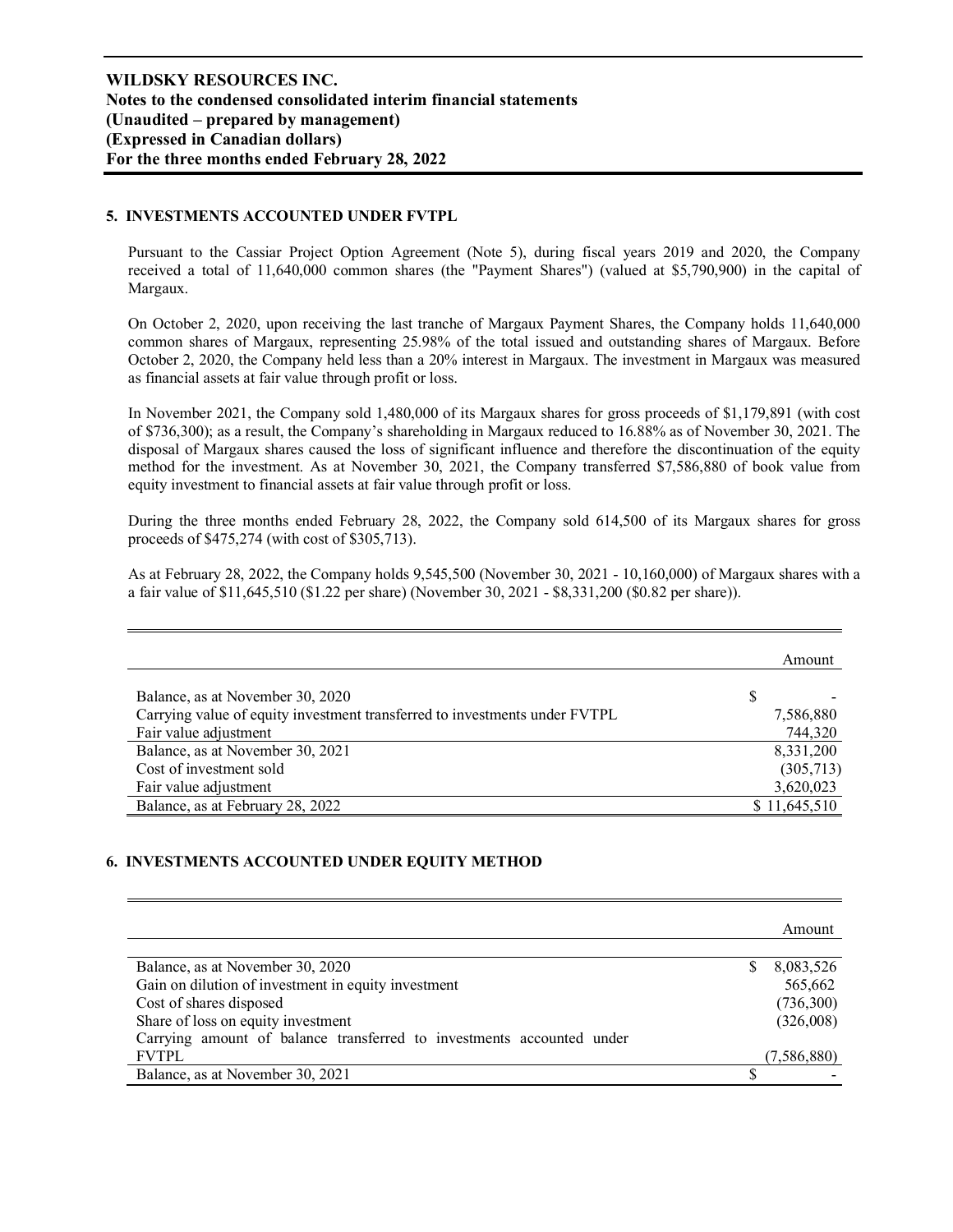# **6. INVESTMENTS ACCOUNTED UNDER EQUITY METHOD** (cont'd…)

On October 2, 2020, upon receiving the last tranche of Margaux Payment Shares, the Company holds 11,640,000 common shares of Margaux, representing 25.98% of the total issued and outstanding shares of Margaux. Before October 2, 2020, the Company held less than a 20% interest in Margaux. The investment in Margaux was measured as financial assets at fair value through profit or loss. Starting October 2, 2020, the investment in Margaux is accounted for using the equity method. The fair value of the 11,640,000 Margaux shares, \$8,148,000, was transferred from financial assets at fair value through profit or loss to equity investment.

On August 14, 2021, Margaux closed on a non-brokered private placement of 520,971 flow-through units at a price of \$0.60 per unit and 5,312,360 premium flow-through units at a price of \$0.60 per unit, for total proceeds of \$3,500,000. As a result of the private placement, the Company's shareholding in Margaux decreased to 19.34%. The Company recognized \$417,227 of loss on dilution as a result.

During the year ended November 30, 2021, the Company recognized \$326,008 of its portion of Margaux's loss.

In November 2021, the Company disposed 1,480,000 of Margaux shares and its shareholding in Margaux decreased to 16.88%. The disposal of Margaux shares caused the loss of significant influence and therefore the discontinuation of the equity method for the investment as of November 30, 2021. As at November 30, 2021, the Company transferred \$7,586,880 of book value from equity investment to financial assets at fair value through profit or loss.

# **7. CONVERTIBLE DEBENTURES**

|                                            | Three months<br>ended<br>February 28,<br>2022 |          | Year ended<br>November<br>30, 2021 |
|--------------------------------------------|-----------------------------------------------|----------|------------------------------------|
|                                            |                                               |          |                                    |
| Convertible debenture – beginning balance  | \$<br>201,208                                 | <b>S</b> | 509,112                            |
| Convertible debentures at renewal          |                                               |          | (200,000)                          |
| Convertible debentures revalued at renewal |                                               |          | 176,000                            |
| Conversion of convertible debentures       |                                               |          | (292,000)                          |
| Repayment of principal                     |                                               |          | (10,000)                           |
| Interest accretion                         | 11,383                                        |          | 68,296                             |
| Interest payment                           |                                               |          | (50, 200)                          |
| Convertible debenture – ending balance     | \$<br>212,591                                 |          | 201,208                            |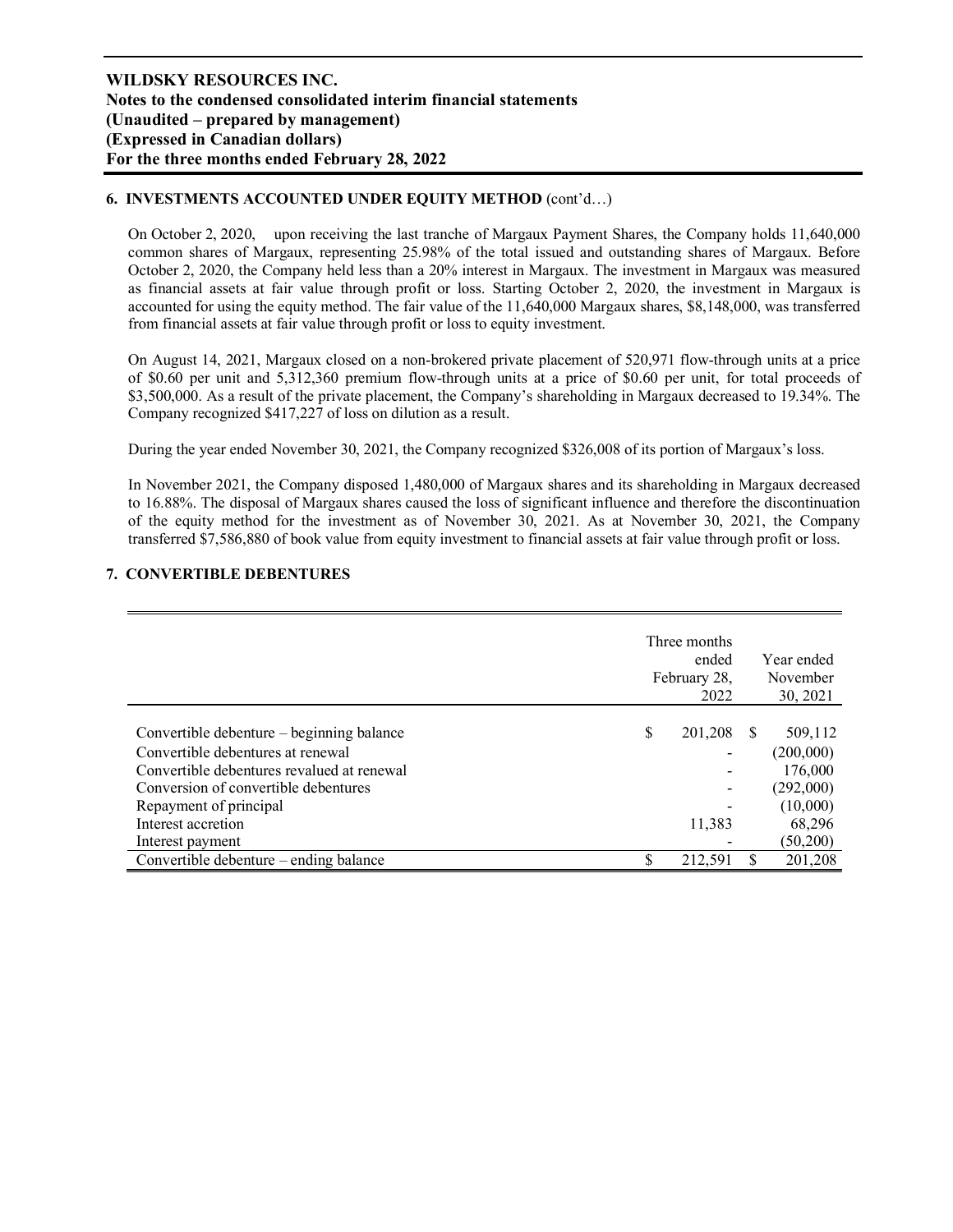# **7. CONVERTIBLE DEBENTURES** (cont'd…)

### Convertible Debenture May 2019

In May 2019, the Company closed a non-brokered, private placement of debentures (the "Debentures") of the Company at a price of \$1,000 per Debenture for gross proceeds of \$302,000. Each Debenture bears an annual simple interest rate of 10% over its term of up to twelve months (the "Term"). The Debenture holder may, at any time and from time to time up to maturity, elect to convert the outstanding Debentures into common shares in the capital of the Company at a price of \$0.10 per share.

On May 20, 2020, the Debentures were renewed for a year at the same terms. The Company repaid interest of \$30,200 at the renewal date.

On May 20, 2021, the principal of \$292,000 was converted into 2,929,000 common shares of the Company at a conversion price of \$0.10. The Company repaid the remaining principal of \$10,000 and interest of \$30,200. At the date of conversion, the carrying amount of liabilities \$292,000 and equity components of the debts \$35,040, totalling \$327,040, was transferred to share capital. The Company transferred the remaining \$37,440 in equity components of debts to deficit. There is no gain or loss recorded at conversion.

During the year ended November 30, 2021, the Company recorded \$29,280 of accretion and interest on this debt.

### Convertible Debenture April 2020

In April 2020, the Company closed a non-brokered, private placement of debentures (the "Debentures") of the Company at a price of \$1,000 per Debenture for gross proceeds of \$200,000. Each Debenture bears an annual simple interest rate of 10% over its term of up to twelve months (the "Term"). The Debenture holder may, at any time and from time to time up to maturity, elect to convert the outstanding Debentures into common shares in the capital of the Company at a price of \$0.10 per share.

On April 25, 2021, the Debentures were renewed for a year at the same terms. The Company repaid interest of \$20,000 at the renewal date.

For accounting purposes, the renewed Debentures are separated into their liability (\$176,000) and equity components (\$24,000) by first valuing the liability component. The fair value of the liability component at the time of issue was calculated as the discounted cash flows of the Debentures assuming an 25% discount rate, which was the estimated rate for a similar debenture without a conversion feature. The fair value of the equity component (conversion feature) was determined at the time of issue as the difference between the face value of the Debentures and the fair value of the liability component. The Company transferred the \$22,470 in equity components of debentures to deficit. There was no gain or loss recognized at the renewal date.

During the three months ended February 28, 2022, the Company recorded \$11,383 (November 30, 2021 - \$39,016) of accretion and interest on this debt.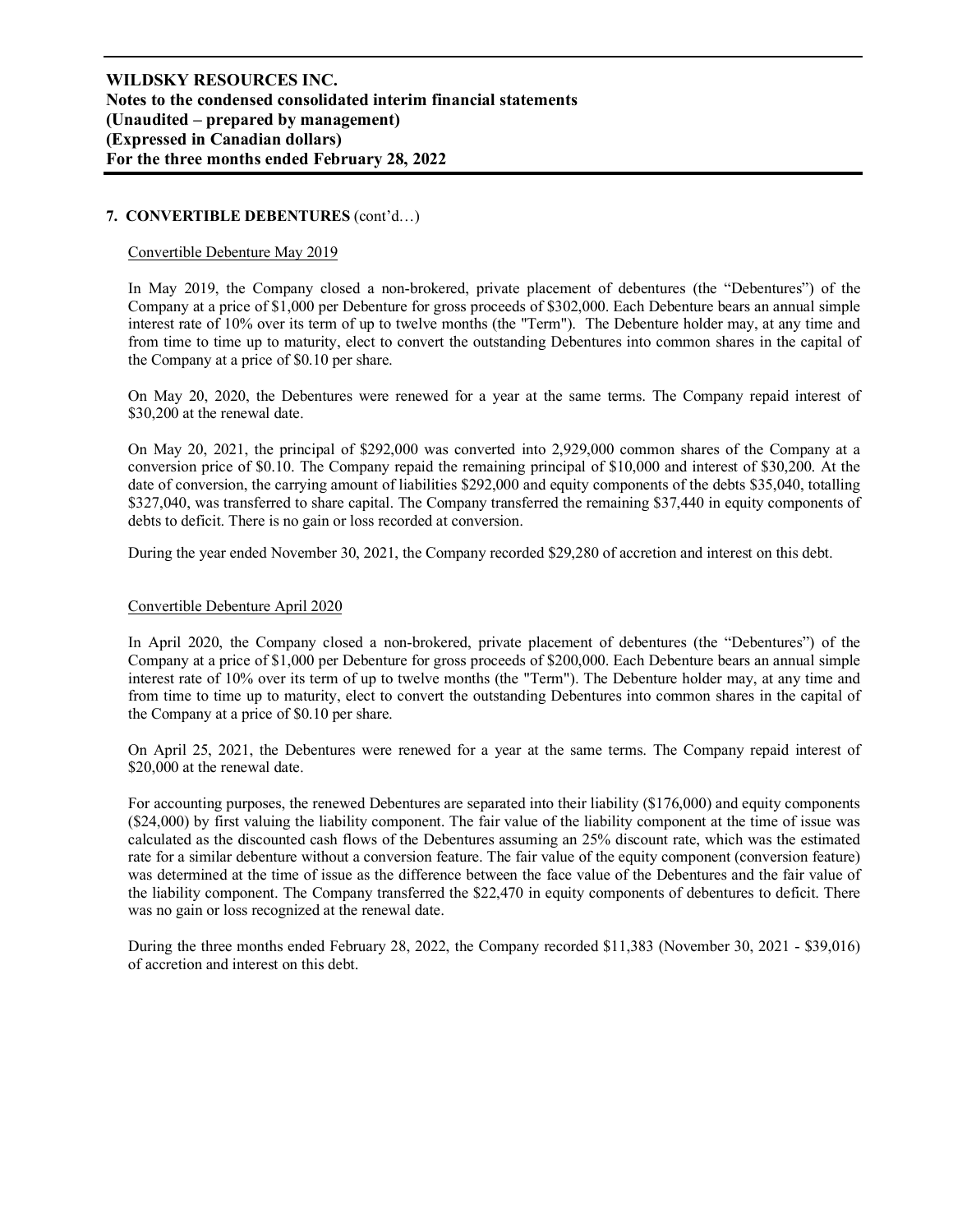### **8. SHARE CAPITAL**

Authorized - unlimited number of common shares without par value

### **Share issuance**

There were no share issuances during the three months ended February 28, 2022.

During the year ended November 30, 2021:

1) On December 15, 2020, the Company closed a non-brokered private placement by issuing 8,000,000 units at a price of \$0.10 per unit for gross proceeds of \$800,000 (received in May 2020). Each unit is comprised of one common share and ½ of one share purchase warrant (each whole warrant being a "Warrant"). Each Warrant is exercisable into a common share at a price of \$0.15 per Warrant Share until December 15, 2023. The Company paid filing fee of \$4,750 and legal fee of \$1,700

2) The Company issued 2,920,000 shares pursuant to the convertible debts issued in May 2019 (Note 8) with a value of \$327,040.

#### **Stock options**

The Company has a stock option plan whereby the Board of Directors may, from time to time, grant options to directors, officers, employees and consultants. The term of the option grants is up to ten years and vests immediately except for stock options granted to investor relations consultants whereby these options vest over 12 months. The maximum number of common shares reserved for issue shall not exceed 10% of the total number of common shares issued and outstanding as at the grant date.

On February 24, 2022, the Company granted to directors, officers and consultants 1,000,000 stock options, exercisable at \$0.20 per share for a term of 5 years. These options vested on the date of grant. The fair value of the stock options granted was \$160,711 (\$0.16 per option).

On July 27, 2021, the Company granted to a director 500,000 stock options, exercisable at \$0.20 per share for a term of 3 years. These options vested on the date of grant. The fair value of the stock options granted was \$91,071 (\$0.18 per option).

The fair value of the stock options granted was determined using the Black-Scholes option price modelling with the following assumptions:

|                              |                          | Three months ended Year ended November |
|------------------------------|--------------------------|----------------------------------------|
| Weighted average assumptions | <b>February 28, 2022</b> | 30, 2021                               |
| Risk free interest rate      | 1.74%                    | 0.56%                                  |
| Volatility                   | 200.95%                  | 212.55%                                |
| Expected life of options     | 5 years                  | 3 years                                |
| Dividend rate                | $0\%$                    | $0\%$                                  |

Expected stock price volatility was derived from the historical closing price of the Company's stock for a length of time equal to the expected life of the options. Companies are required to utilize an estimated forfeiture rate when calculating the expense for the reporting period. Based on the best estimate, management applied the estimated forfeiture rate of 0.00% in determining the expense recorded in the accompanying consolidated statements of loss and comprehensive loss.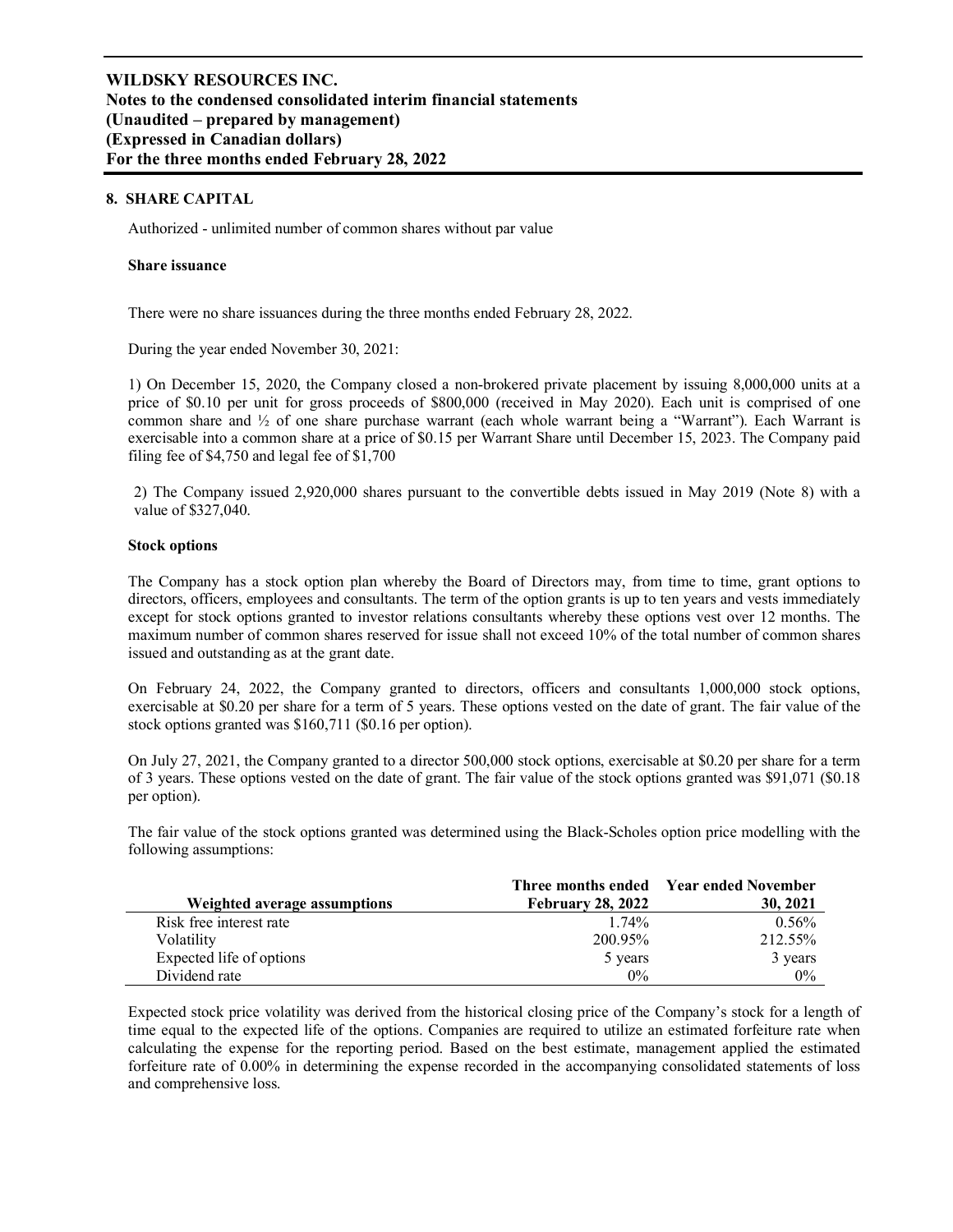### **8. SHARE CAPITAL (***cont'd…***)**

**Stock options** *(cont'd…)* 

Stock option transactions are summarized as follows:

|                                   | Number<br>of Options |    | Weighted<br>Average<br><b>Exercise Price</b> |
|-----------------------------------|----------------------|----|----------------------------------------------|
|                                   |                      |    |                                              |
| Balance, November 30, 2020        | 1,400,000            | S  | 0.10                                         |
| Granted                           | 500,000              |    | 0.20                                         |
| Expired/cancelled                 | (550,000)            |    | 0.10                                         |
| Balance, November 30, 2021        | 1,350,000            | S  | 0.14                                         |
| Granted                           | 1,000,000            |    | 0.20                                         |
| Balance, February 28, 2022        | 2,350,000            | S  | 0.16                                         |
|                                   |                      |    |                                              |
| Exercisable, at February 28, 2022 | 2,350,000            | \$ | 0.16                                         |

As at February 28, 2022, the following incentive stock options are outstanding:

| Number<br>of Options | Exercise<br>Price | Expiry Date       |
|----------------------|-------------------|-------------------|
| 850,000              | \$0.10            | August 7, 2024    |
| 500,000              | \$0.20            | July 26, 2024     |
| 1,000,000            | \$0.20            | February 24, 2027 |

# **Warrants**

On December 15, 2020, the Company closed a non-brokered private placement by issuing 8,000,000 units at a price of \$0.10 per unit for gross proceeds of \$800,000. Each unit is comprised of one common share and ½ of one share purchase warrant (each whole warrant being a "Warrant"). Each Warrant is exercisable into a common share at a price of \$0.15 per Warrant Share till December 15, 2023.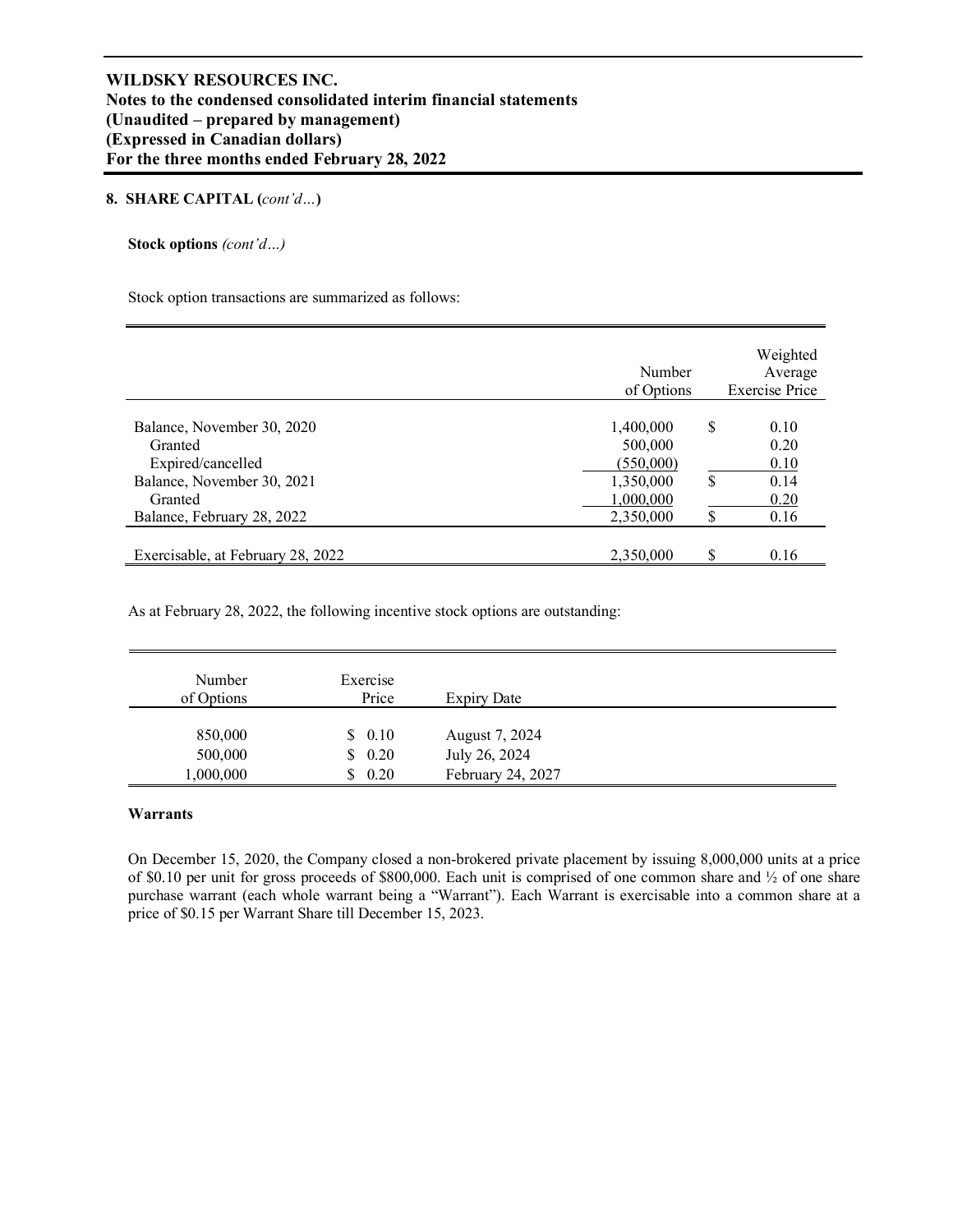### **8. SHARE CAPITAL (***cont'd…***)**

### **Warrants** *(cont'd…)*

The continuity of the Company's warrants as of February 28, 2022 is as follows:

| Number                                                        |        | Weighted<br>Average        |
|---------------------------------------------------------------|--------|----------------------------|
|                                                               |        | of Warrants Exercise Price |
| Balance, November 30, 2020                                    | $\sim$ |                            |
| 4,000,000<br>Issued                                           |        | 0.15                       |
| 4,000,000<br>Balance, November 30, 2021 and February 28, 2022 |        | 0.15                       |

As at February 28, 2022, the following warrants are outstanding:

| Number<br>of Options | Exercise<br>Price | Expiry Date       |
|----------------------|-------------------|-------------------|
| 4,000,000            | \$0.15            | December 14, 2023 |

## **9. RELATED PARTY TRANSACTIONS**

The Company entered into the following transactions with related parties during the three months ended February 28, 2022:

a) The Company paid or accrued management fee of \$36,000 (2021 - \$28,000) to a company controlled by the CEO and President. As of February 28, 2022, \$13,577 (November 30, 2021 - \$96,197) payable to the company controlled by the CEO and President was included in due to related parties.

b) The Company paid or accrued management of \$18,000 (2021 -\$18,000) to a company controlled by the CFO. As of February 28, 2022, \$6,300 (November 30, 2021 - \$51,987) payable to the company controlled by the CFO was included in due to related parties.

c) The Company accrued directors' fees of  $$3,000$  (2021 - $$4,000$ ) to two directors (2021 – two directors and one former director). As of February 28, 2022, \$18,000 (November 30, 2021 - \$15,000l) payable to the two directors and one former director was included in due to related parties.

d) The Company granted 800,000 (2021 - Nil) stock options to directors and officers with a fair value on issuance of \$128,568 (2021 - \$Nil).

Accounts payable to related parties do not bear interest, are unsecured and repayable on demand.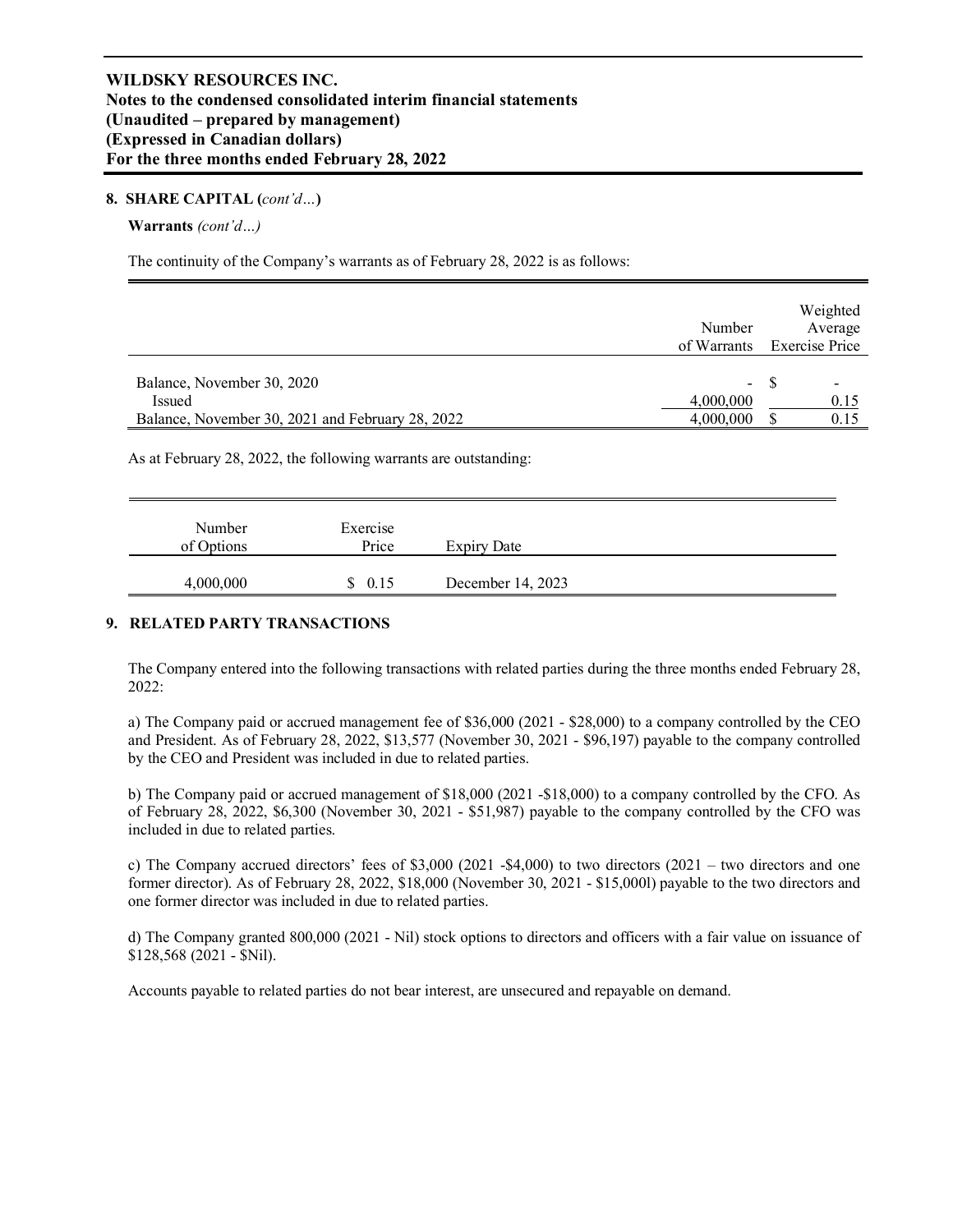## **10. SEGMENTED INFORMATION**

The Company primarily operates in one reportable operating segment, being the acquisition and exploration of exploration and evaluation assets located in Africa.

# **11. FAIR VALUE MEASUREMENT AND RISK MANAGEMENT**

IFRS 13, Fair Value Measurement, establishes a fair value hierarchy that reflects the significance of the inputs used in making the measurements. The fair value hierarchy has the following levels:

Level 1 – quoted prices (unadjusted) in active markets for identical assets or liabilities; Level 2 – inputs other than quoted prices included in Level 1 that are observable for the asset or liability, either directly (i.e. as prices) or indirectly (i.e. derived from prices); and, Level 3 - inputs for the asset or liability that are not based on observable market data (unobservable inputs).

The Company's accounts payable and accrued liabilities, due to related parties, and convertible debentures are measured at amortized cost. Its financial assets, cash, is measured at fair value and GST receivable, is measured at amortized cost. The Company's carrying values of these items approximate their fair value due to the relatively short periods to maturity of the instruments.

The Company's financial instruments as at February 28, 2022 are as follows:

|                                                         | <b>Level 1</b>                  | <b>Level 2</b> |                                                      | <b>Level</b> 3 |  |
|---------------------------------------------------------|---------------------------------|----------------|------------------------------------------------------|----------------|--|
| <b>Financial assets at FVTPL</b><br>Cash<br>Investments | 1,305,946 \$<br>$11,645,510$ \$ |                | $\overline{\phantom{a}}$<br>$\overline{\phantom{0}}$ |                |  |

### **Liquidity risk**

Liquidity risk is the risk that the Company might not be able to meet its obligations and commitments as they come due. As at February 28, 2022, the Company had cash of \$1,305,946 (November 30, 2021 - \$1,367,438) and a working capital of \$12,723,251 (November 30, 2021 –\$9,223,742).

### **Credit risk**

Credit risk arises from cash held with financial institutions as well as credit exposure on outstanding receivables.

The Company's cash is held at high-credit rating financial institutions. The Company's maximum exposure to credit risk is the carrying amounts of cash and receivables on its consolidated statement of financial position.